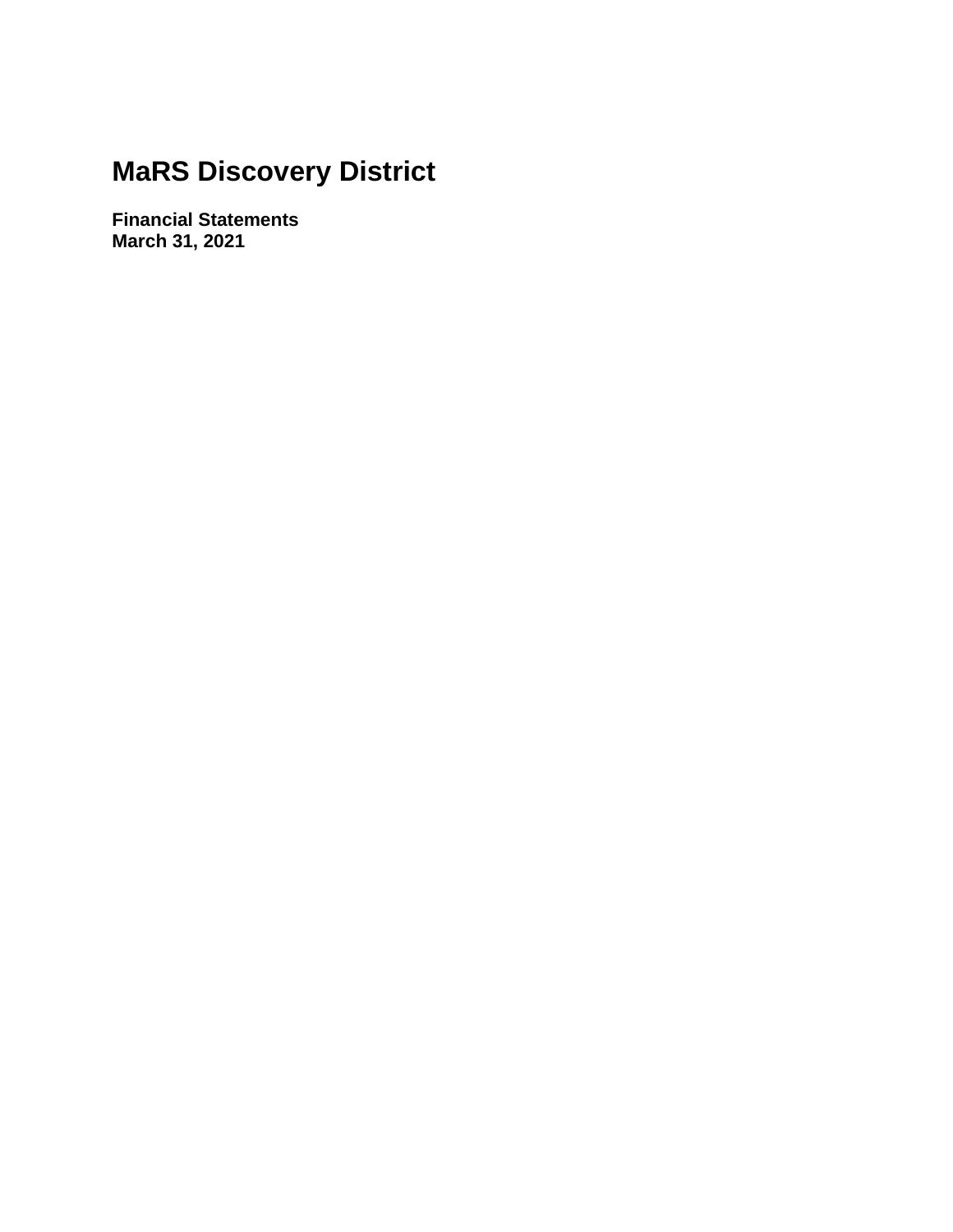

# Independent auditor's report

To the Board of Directors of MaRS Discovery District

### **Our opinion**

In our opinion, the accompanying financial statements present fairly, in all material respects, the financial position of MaRS Discovery District (the Organization) as at March 31, 2021 and the results of its operations and its cash flows for the year then ended in accordance with Canadian accounting standards for not-for-profit organizations.

#### **What we have audited**

The Organization's financial statements comprise:

- the statement of financial position as at March 31, 2021;
- the statement of operations for the year then ended;
- the statement of changes in net assets for the year then ended;
- the statement of cash flows for the year then ended; and
- the notes to the financial statements, which include significant accounting policies and other explanatory information.

### **Basis for opinion**

We conducted our audit in accordance with Canadian generally accepted auditing standards. Our responsibilities under those standards are further described in the *Auditor's responsibilities for the audit of the financial statements* section of our report.

We believe that the audit evidence we have obtained is sufficient and appropriate to provide a basis for our opinion.

#### **Independence**

We are independent of the Organization in accordance with the ethical requirements that are relevant to our audit of the financial statements in Canada. We have fulfilled our other ethical responsibilities in accordance with these requirements.

PricewaterhouseCoopers LLP PwC Tower, 18 York Street, Suite 2600, Toronto, Ontario, Canada M5J 0B2 T: +1 416 863 1133, F: +1 416 365 8215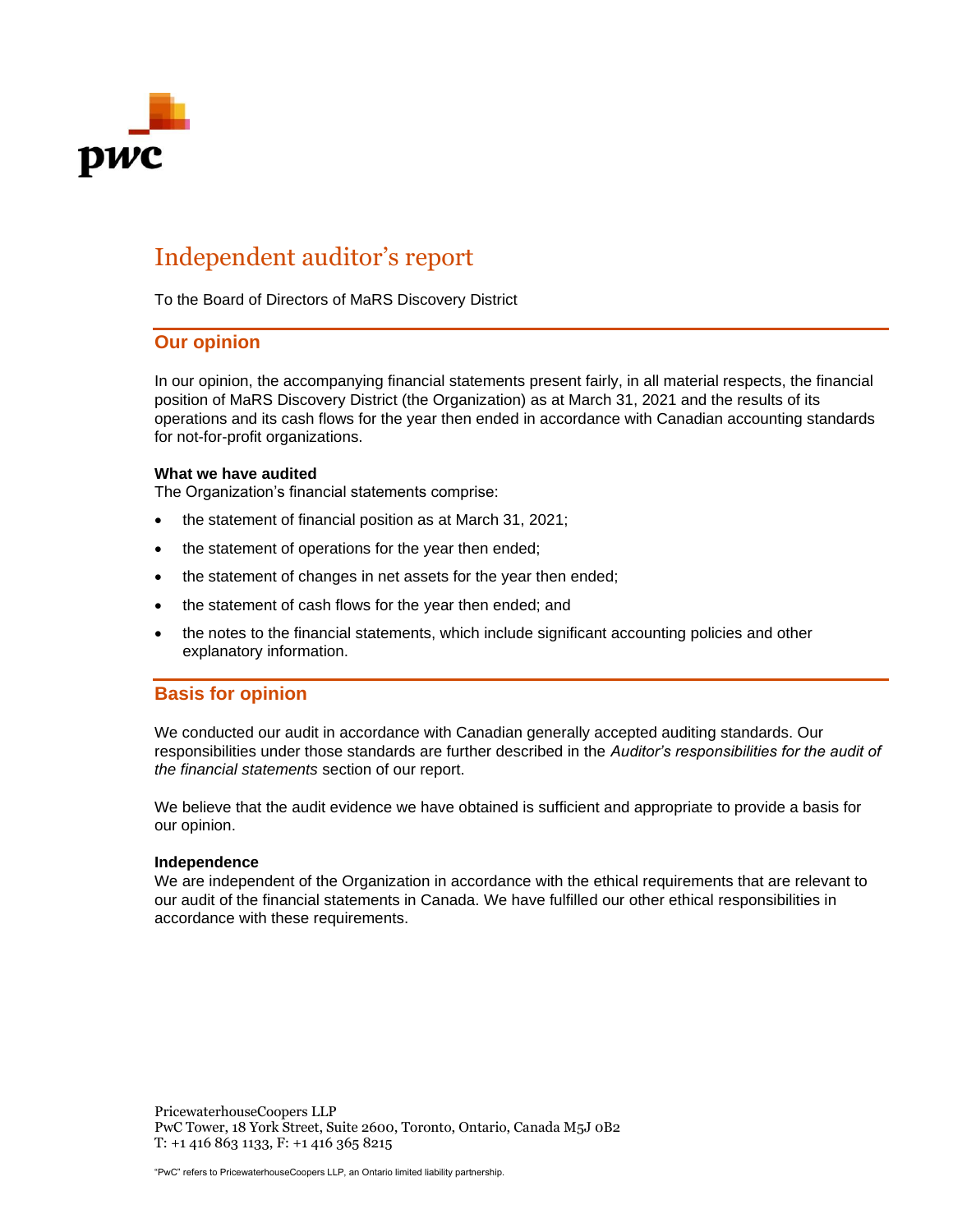

### **Responsibilities of management and those charged with governance for the financial statements**

Management is responsible for the preparation and fair presentation of the financial statements in accordance with Canadian accounting standards for not-for-profit organizations, and for such internal control as management determines is necessary to enable the preparation of financial statements that are free from material misstatement, whether due to fraud or error.

In preparing the financial statements, management is responsible for assessing the Organization's ability to continue as a going concern, disclosing, as applicable, matters related to going concern and using the going concern basis of accounting unless management either intends to liquidate the Organization or to cease operations, or has no realistic alternative but to do so.

Those charged with governance are responsible for overseeing the Organization's financial reporting process.

### **Auditor's responsibilities for the audit of the financial statements**

Our objectives are to obtain reasonable assurance about whether the financial statements as a whole are free from material misstatement, whether due to fraud or error, and to issue an auditor's report that includes our opinion. Reasonable assurance is a high level of assurance, but is not a guarantee that an audit conducted in accordance with Canadian generally accepted auditing standards will always detect a material misstatement when it exists. Misstatements can arise from fraud or error and are considered material if, individually or in the aggregate, they could reasonably be expected to influence the economic decisions of users taken on the basis of these financial statements.

As part of an audit in accordance with Canadian generally accepted auditing standards, we exercise professional judgment and maintain professional skepticism throughout the audit. We also:

- Identify and assess the risks of material misstatement of the financial statements, whether due to fraud or error, design and perform audit procedures responsive to those risks, and obtain audit evidence that is sufficient and appropriate to provide a basis for our opinion. The risk of not detecting a material misstatement resulting from fraud is higher than for one resulting from error, as fraud may involve collusion, forgery, intentional omissions, misrepresentations, or the override of internal control.
- Obtain an understanding of internal control relevant to the audit in order to design audit procedures that are appropriate in the circumstances, but not for the purpose of expressing an opinion on the effectiveness of the Organization's internal control.
- Evaluate the appropriateness of accounting policies used and the reasonableness of accounting estimates and related disclosures made by management.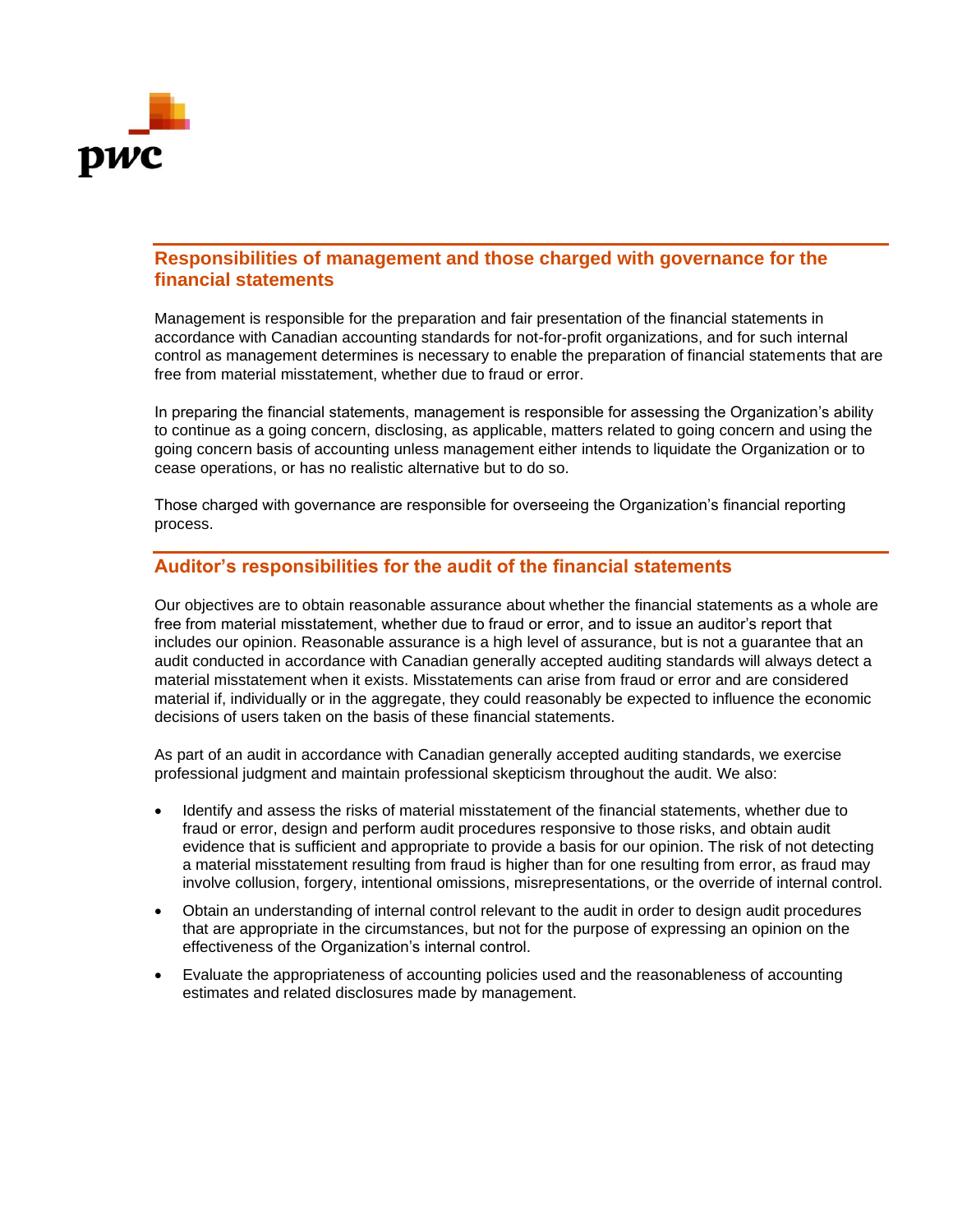

- Conclude on the appropriateness of management's use of the going concern basis of accounting and, based on the audit evidence obtained, whether a material uncertainty exists related to events or conditions that may cast significant doubt on the Organization's ability to continue as a going concern. If we conclude that a material uncertainty exists, we are required to draw attention in our auditor's report to the related disclosures in the financial statements or, if such disclosures are inadequate, to modify our opinion. Our conclusions are based on the audit evidence obtained up to the date of our auditor's report. However, future events or conditions may cause the Organization to cease to continue as a going concern.
- Evaluate the overall presentation, structure and content of the financial statements, including the disclosures, and whether the financial statements represent the underlying transactions and events in a manner that achieves fair presentation.

We communicate with those charged with governance regarding, among other matters, the planned scope and timing of the audit and significant audit findings, including any significant deficiencies in internal control that we identify during our audit.

Pricewaterhouse Coopers LLP

Chartered Professional Accountants, Licensed Public Accountants

Toronto, Ontario June 24, 2021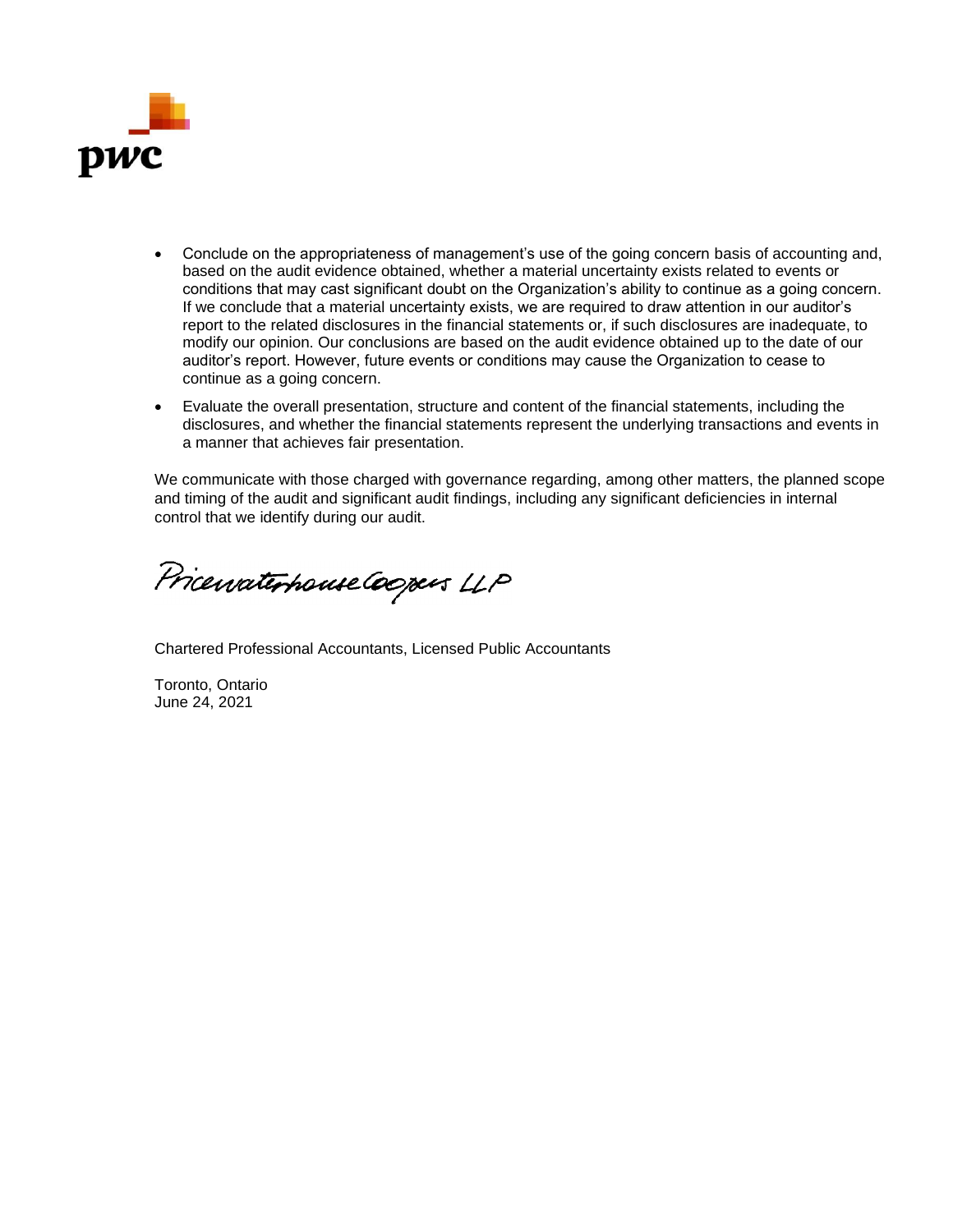# Statement of Financial Position

**As at March 31, 2021**

(in thousands of Canadian dollars, unless otherwise stated)

|                                              | 2021     | 2020                 |
|----------------------------------------------|----------|----------------------|
| <b>Assets</b>                                |          |                      |
| <b>Current assets</b>                        |          |                      |
| Cash                                         | \$5,137  | \$8,634              |
| Receivables and prepayments (note 4)         | 2,894    | 3,657                |
| Government receivables                       | 3,001    | 1,441                |
| Due from related parties (note 5)            | 390      | 376                  |
|                                              | \$11,422 | $\overline{$}14,108$ |
| Long-term receivable                         | 70       | 70                   |
| Investments (note 6)                         | 1,131    | 1,094                |
| Cash and investments (note 3)                | 15,000   | 15,000               |
| Investment in related parties (note 7)       | 34,759   | 36,162               |
| Capital assets (note 10)                     | 107      | 198                  |
|                                              | \$62,489 | \$66,632             |
| <b>Liabilities</b>                           |          |                      |
| <b>Current liabilities</b>                   |          |                      |
| Accounts payable and accrued liabilities     | \$4,332  | \$4,831              |
| Deferred revenue                             | 1,575    | 926                  |
| Restricted contributions (note 12)           | 5,446    | 7,374                |
|                                              | \$11,353 | \$13,131             |
| Long-term restricted contributions (note 13) | \$10,071 | \$10,000             |
| <b>Net Assets</b>                            |          |                      |
| <b>Unrestricted</b>                          | \$1,199  | \$2,141              |
| Internally restricted (note 14)              | 39,866   | 41,360               |
|                                              | \$41,065 | \$43,501             |
|                                              | \$62,489 | \$66,632             |

**Contingencies** (note 15)

### **Approved by the Board of Directors**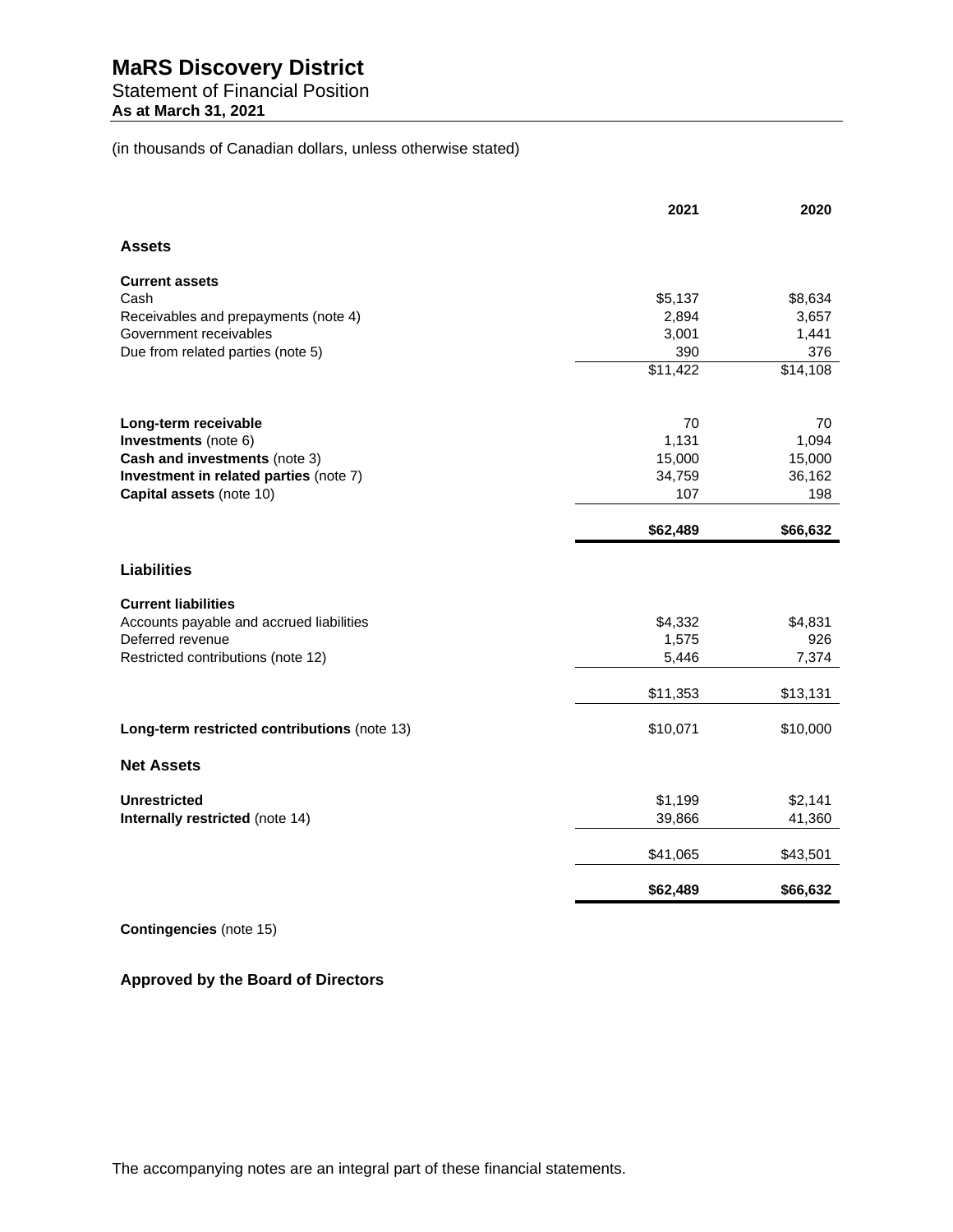Statement of Operations **For the year ended March 31, 2021**

(in thousands of Canadian dollars, unless otherwise stated)

|                                                 | 2021              | 2020              |
|-------------------------------------------------|-------------------|-------------------|
| <b>Revenues</b>                                 |                   |                   |
| Restricted provincial grants (note 12)          | \$9,441           | \$11,543          |
| Restricted federal grants (note 12)             | 8,954             | 6,051             |
| Professional fees                               | 3,592             | 5,190             |
| Restricted other grants and donations (note 12) | 3,044             | 4,717             |
| Sponsorship and partnership revenue             | 2,246             | 2,831             |
| Events fees                                     |                   | 1,802             |
| Related party revenue (note 5)                  | 984               | 713               |
| Other income                                    | 420               | 545               |
|                                                 | 28,681            | 33,392            |
| Partner payments (note 12)                      | 7,805             | 9,214             |
|                                                 | \$36,486          | \$42,606          |
|                                                 |                   |                   |
| <b>Expenses</b>                                 |                   |                   |
| Employees and contractors<br>Program operating  | \$22,975<br>2,036 | \$23,478<br>5,046 |
| Outsourced services                             | 2,216             | 3,091             |
| Rent expense (note 5)                           | 2,075             | 2,819             |
| <b>Supplies</b>                                 | 1,667             | 1,877             |
| Administration and other                        | 1,003             | 1,157             |
| Amortization                                    | 66                | 759               |
|                                                 | 32,038            | 38,227            |
| Partner payments (note 12)                      | 7,805             | 9,214             |
|                                                 | \$39,843          | \$47,441          |
|                                                 |                   |                   |
| Net (loss) before equity pickup                 | (\$3,357)         | (\$4,835)         |
| Income of MaRS Phase 1 Investment Fund (note 7) | \$3,374           | \$4,827           |
| Net income (loss) before the following          | \$17              | (\$8)             |
| (Loss) of MaRS Phase 2 Investment Fund (note 7) | (2, 453)          | (1, 875)          |
|                                                 |                   |                   |
| Net (loss) for the year                         | (\$2,436)         | (\$1,883)         |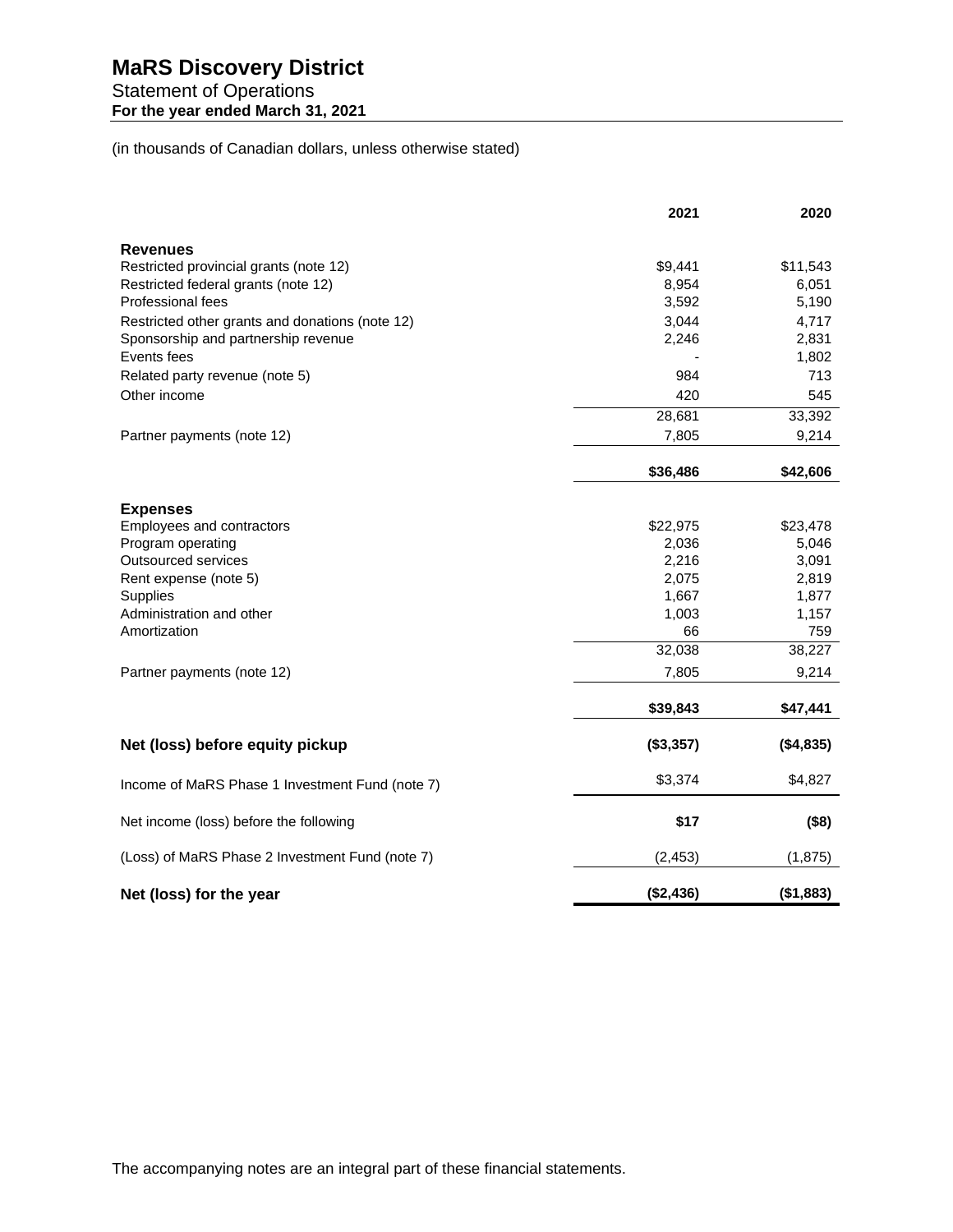### Statement of Changes in Net Assets

**For the year ended March 31, 2021**

(in thousands of Canadian dollars, unless otherwise stated)

|                                |                     |                                              | 2021     |
|--------------------------------|---------------------|----------------------------------------------|----------|
|                                | <b>Unrestricted</b> | <b>Internally</b><br>restricted<br>(note 14) | Total    |
| Net assets – beginning of year | \$2,141             | \$41,360                                     | \$43,501 |
| Net (loss) for the year        | (2, 436)            |                                              | (2, 436) |
| Inter-fund transfer (note 14)  | 1.494               | (1, 494)                                     |          |
| Net assets – end of year       | \$1,199             | \$39,866                                     | \$41,065 |

|                                | 2020         |                                              |              |
|--------------------------------|--------------|----------------------------------------------|--------------|
|                                | Unrestricted | <b>Internally</b><br>restricted<br>(note 14) | <b>Total</b> |
| Net assets – beginning of year | \$1,863      | \$43,521                                     | \$45,384     |
| Net (loss) for the year        | (1,883)      |                                              | (1,883)      |
| Inter-fund transfer (note 14)  | 2,161        | (2, 161)                                     |              |
| Net assets – end of year       | \$2,141      | \$41,360                                     | \$43,501     |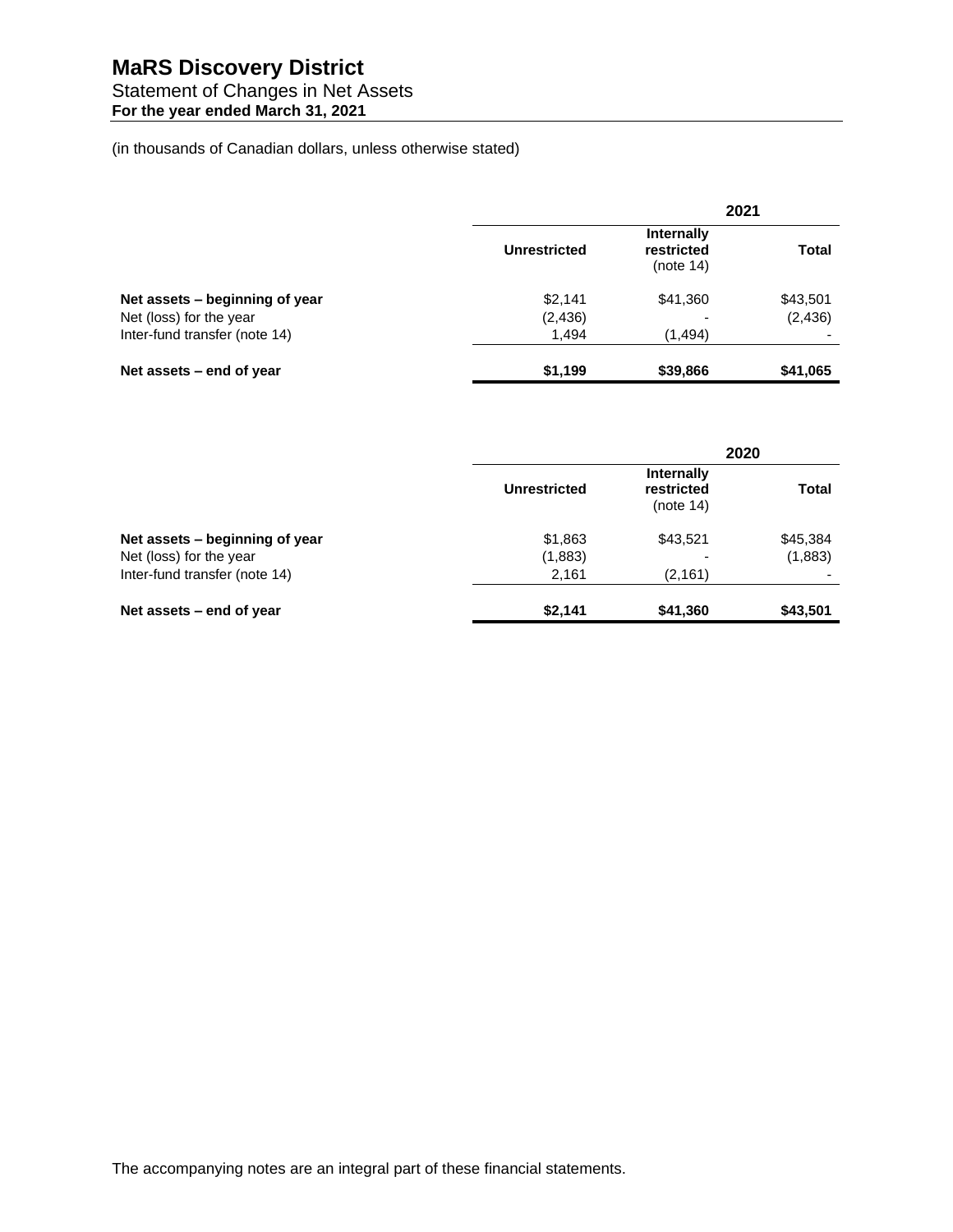Statement of Cash Flows **For the year ended March 31, 2021**

(in thousands of Canadian dollars, unless otherwise stated)

|                                                     | 2021      | 2020        |
|-----------------------------------------------------|-----------|-------------|
| Cash provided by (used in)                          |           |             |
| <b>Operating activities</b>                         |           |             |
| Net (loss) for the year<br>Items not affecting cash | (\$2,436) | (\$1,883)   |
| Net equity pickup                                   | (921)     | (2,952)     |
| Amortization of capital assets                      | 66        | 759         |
| Changes in working capital balances (note 16)       | (794)     | (8,068)     |
|                                                     | (\$4,085) | (\$12, 144) |
| <b>Investing activities</b>                         |           |             |
| Distribution from related parties                   | \$600     | \$1,336     |
| Net change in long term deposits                    |           | (166)       |
| Investment (note 6)                                 | (37)      | 77          |
| Capital asset proceeds                              | 25        |             |
|                                                     | \$588     | \$1,247     |
|                                                     |           |             |
| (Decrease) in cash during the year                  | (\$3,497) | (\$10,897)  |
| Cash - beginning of year                            | \$8,634   | \$19,531    |
| Cash – end of year                                  | \$5,137   | \$8,634     |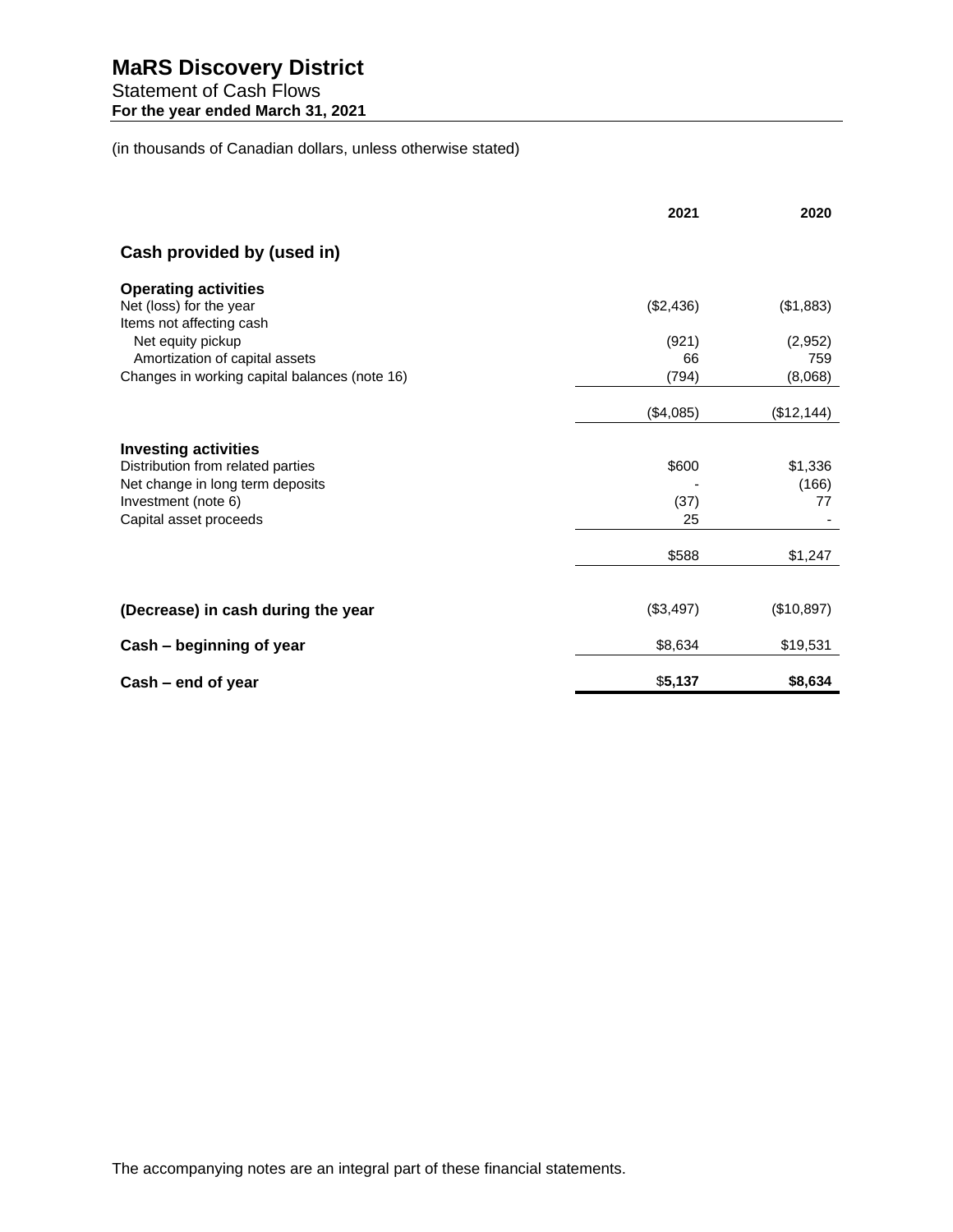Notes to Financial Statements **March 31, 2021**

(in thousands of Canadian dollars, unless otherwise stated)

#### **1. Description of organization**

MaRS Discovery District (MaRS or the organization) is dedicated to improving Canada's social and economic prosperity from its science, technology and social innovations. MaRS' core programs include business advisory services, education and market intelligence to attract and equip Canadian innovators with the skills, tools and networks they need to thrive and grow in the global knowledge economy. MaRS also works to remove systems barriers by conducting research and working collaboratively with governments and public agencies, innovators, established businesses and community partners to determine how to increase the ease and effectiveness of the adoption of new innovations. MaRS administers partner payment grants on behalf of the Province of Ontario and the Government of Canada by providing flow-through grant funding.

MaRS is an organization without share capital, incorporated on August 27, 2001 under the laws of Canada. In October 2014, MaRS was granted continuance under the Canada Not-for-profit Corporations Act. As a registered charity (87668 2717 RR0001) under the Income Tax Act, the organization is exempt from income taxes.

#### **Related entities – real estate**

The MaRS Centre, which is located on the south side of College Street between University Avenue and Elizabeth Street in downtown Toronto, is a world-class innovation hub dedicated to catalyzing convergence of the region's science, technology and social innovations to improve economic and societal outcomes for Canadians. The Centre includes properties that are held by three separate related entities.

#### MaRS Phase 1 Investment Trust, MaRS Phase 1 Inc. and 2550106 Ontario Inc. (note 7)

In December 2016, MaRS become the sole unitholder and sole beneficiary of the MaRS Phase 1 Investment Trust (Phase 1 Trust) and the 100% sole shareholder of both MaRS Phase 1 Inc. (Phase 1 Inc.) and 2550106 Ontario Inc. (2550106 Ontario). The Phase 1 Trust holds the South Tower and Heritage Building located at 101 College Street.

Phase 1 Inc. is an Ontario for-profit company whose sole activity is to act as Trustee for Phase 1 Trust. Phase 1 Inc. in its capacity as trustee executes contracts and other legal and financial instruments for Phase 1 Trust, but does not record any financial activity of its own.

2550106 Ontario is an Ontario for-profit company whose sole activity is to hold the legal and registered title to the Phase 1 lands as bare trustee for MaRS but does not record any financial activity of its own.

#### MaRS Phase 2 Investment Trust and MaRS Phase 2 Inc. (note 7)

MaRS is an 80% unitholder and beneficiary of the MaRS Phase 2 Investment Trust (Phase 2 Trust) and the 80% shareholder of MaRS Phase 2 Inc. (Phase 2 Inc.). The University of Toronto holds a 20% interest in Phase 2 Trust and Phase 2 Inc. The Phase 2 Trust holds the West Tower, located at 661 University Avenue.

Phase 2 Inc. is an Ontario for-profit company whose sole activity is to act as Trustee for Phase 2 Trust. Phase 2 Inc. in its capacity as trustee executes contracts and other legal and financial instruments for Phase 2 Trust, but does not record any financial activity of its own.

#### MaRS Development Trust

The MaRS Development Trust holds the Toronto Medical Discovery Tower (also known as the Princess Margaret Cancer Research Tower) facility, situated at the corner of College and Elizabeth Streets.

In 2002, MaRS was appointed administrator of the MaRS Development Trust (the Trust). The Trust's purpose was to issue \$100,000 in bonds to finance the property development of the Toronto Medical Discovery Tower facility (the project), for the University Health Network (UHN), to operate the project and act as landlord under the UHN lease agreement. Under the UHN lease agreement, the project has been leased in its entirety to UHN pursuant to a 30-year lease dated December 12, 2002. The Trust receives finance income that is recognized over the term of the lease in a manner that produces a constant rate of return on the investment in the lease. As beneficiary of the Trust, MaRS will assume the ownership of the project upon full repayment of the bonds in 2035.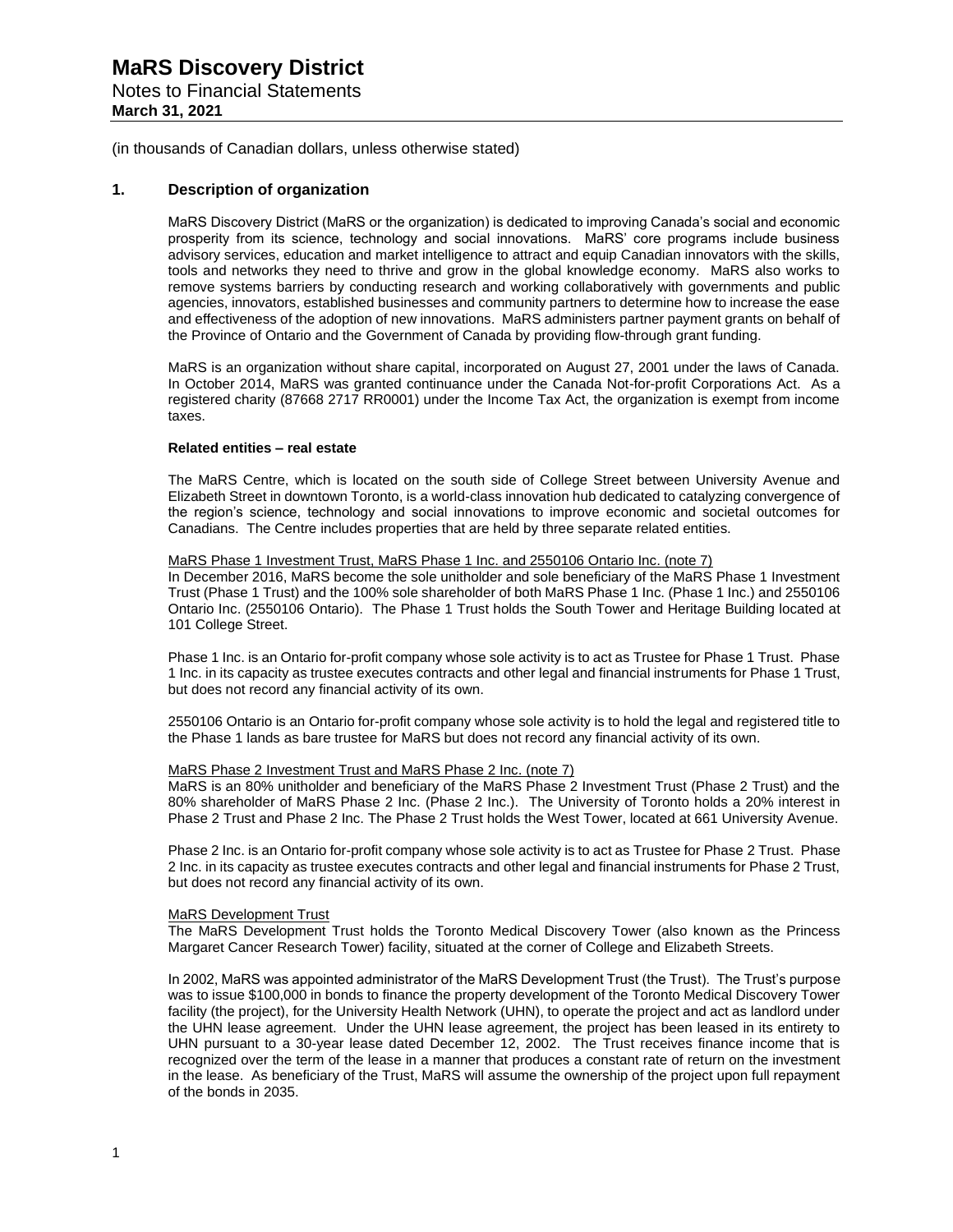#### Notes to Financial Statements **March 31, 2021**

(in thousands of Canadian dollars, unless otherwise stated)

#### MaRS Discovery Enterprises Inc. (note 8)

MaRS holds a 100% investment in MaRS Discovery Enterprises Inc. (MDEI), an Ontario for-profit company. MDEI is an innovation hubs management services company that provides property management, project development and related services to Phase 1 Trust, Phase 2 Trust, and MaRS.

#### **Related entities – investment and other**

#### MaRS Investment Accelerator Fund Inc. (note 9)

MaRS controls MaRS Investment Accelerator Fund Inc. (IAF). IAF is an Ontario not-for-profit organization that administers the Investment Accelerator Fund Program on behalf of the Province of Ontario.

#### MaRS Discovery Services Inc.

MaRS controls MaRS Discovery Services Inc. (MDSI), an Ontario not-for-profit organization. MDSI holds a 21% investment in JOLT Fund L.P.; 100% of MaRS 101 Ventures Inc.; and, 100% of MaRS Catalyst Fund General Partner Inc.

JOLT Fund L.P. is a limited partnership of private investors that has made investments in promising start-up companies developing products or services in mobile and digital technology. MaRS 101 Ventures Inc. is an Ontario for-profit company that acts as the general partner to JOLT Fund L.P.

MaRS owns 100% of the MaRS Catalyst Fund General Partner, which in turns is entitled to 50% of the distributions of the MaRS Catalyst Fund General Partner Inc. ("Catalyst G.P."). Catalyst G.P. is an Ontario forprofit company that acts as the general partner to the MaRS Catalyst Fund General Partner L.P. ("Catalyst G.P.L.P."). The Catalyst G.P.L.P. acts as the general partner to the MaRS Catalyst Fund L.P. The MaRS Catalyst Fund L.P. makes capital investments in for-profit businesses meeting the B-Corp criteria, which include standards of verified social and environmental performance, public transparency, legal accountability and aspiring to use best practices in business to solve social and environmental problems (note 6).

#### MaRS 101 Investments Inc.

MaRS holds 100% of MaRS 101 Investments Inc., an Ontario for-profit company that owns 10% of StandUp Distribution LP. StandUp Distribution LP. owns 1.16% of Capital in StandUp Ventures LP (Fund) which invests in high growth technology ventures lead by women entrepreneurs.

#### **2. Summary of significant accounting policies**

These financial statements are prepared in accordance with Canadian accounting standards for not-for-profit organizations (ASNPO).

The significant accounting policies are as follows:

#### **Revenue recognition**

#### Grants and donations

The organization follows the deferral method of accounting for contributions, which include grants and donations. Under the deferral method, unrestricted contributions are recognized as revenue when received. Restricted contributions, and interest earned on the funds, are deferred and recognized as revenue when the related expenses are incurred. Capital grants are deferred and amortized on a basis corresponding with the amortization rate for the related capital asset.

The organization has not recognized contributions of materials or services in the statement of operations.

#### Sponsorship and partnership

Sponsorship and partnership revenue is recognized over the period of the agreement, which may be for a period of time or a specific event. Sponsorship and partnership revenue received in advance of being earned is recorded as deferred revenue.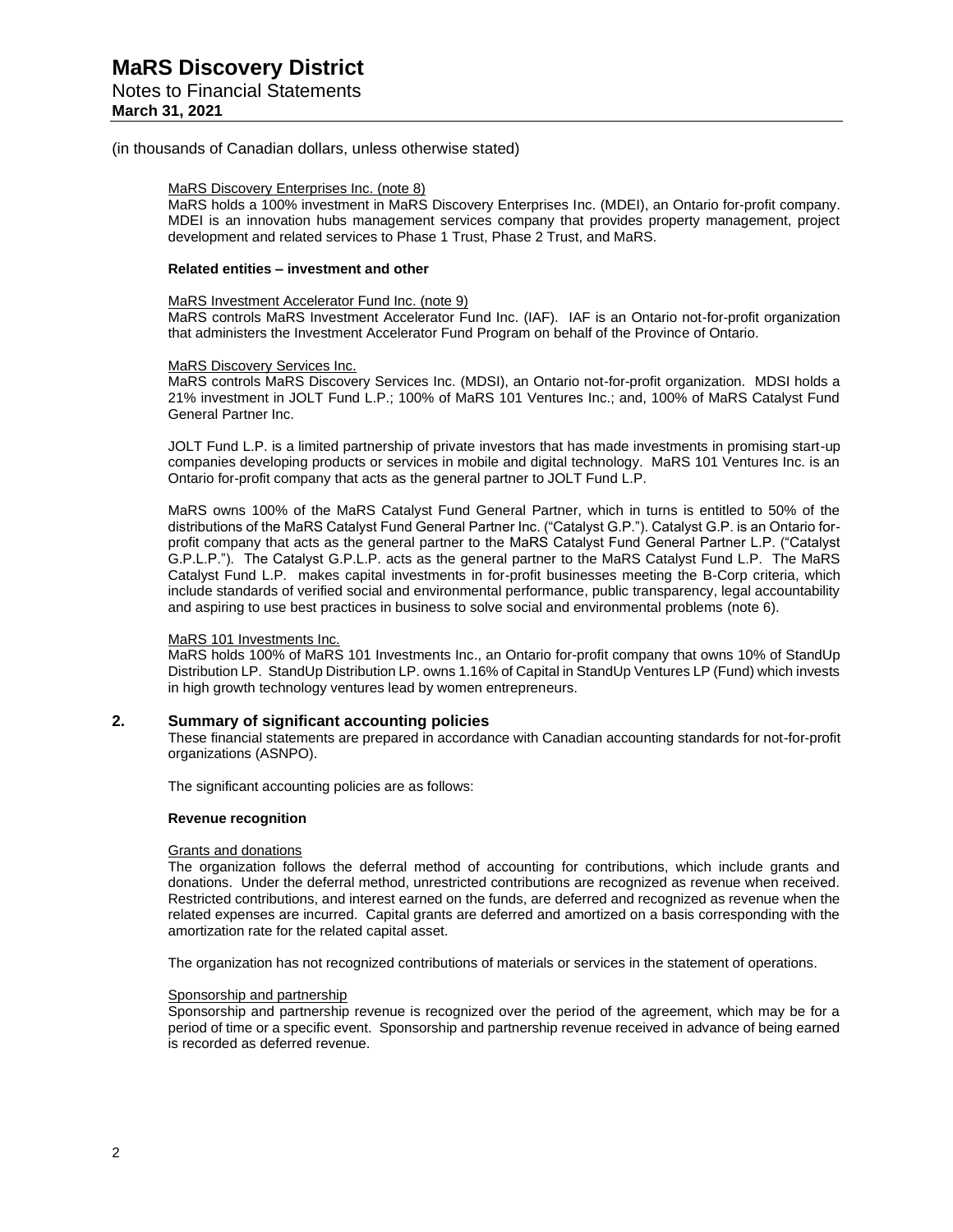#### Notes to Financial Statements **March 31, 2021**

### (in thousands of Canadian dollars, unless otherwise stated)

#### Professional and events fees

Professional and events fees are recognized when the service has been provided. Deposits received for events are recorded as deferred revenue.

#### Other income

Other income includes income distributions received from investments as well as unrestricted interest income which is recognized as revenue when earned.

#### **Capital assets**

Capital assets are recorded at cost, net of accumulated amortization and any impairments. An impairment loss equal to the excess of the carrying value over any fair value is recognized for capital assets when conditions indicate that a capital asset is impaired.

Amortization is recorded on a straight-line basis over the estimated useful lives of the assets as follows:

| Leasehold improvements | 8 vears    |
|------------------------|------------|
| Furniture and fixtures | 5-10 years |
| Equipment              | 2-10 years |
| Software               | 3-5 years  |

#### **Investments**

For controlled, profit-oriented subsidiaries, such as Phase 1 Trust, Phase 2 Trust, and MDEI, MaRS accounts for them using the equity method. Under the equity method, the investment is initially recorded at cost and the carrying value is adjusted thereafter to include MaRS' pro rata share of the earnings (loss) of the subsidiary, capital transactions and profit distribution (note 7 and note 8).

For controlled, not-for-profit organizations, such as MaRS Investment Accelerator Fund Inc., MaRS has disclosed their financial information in note 9. For MDSI and MaRS 101 Investments Inc., the financial information has not been disclosed as it is not material to the MaRS financial statements.

Other investments are recorded at cost.

#### **Financial instruments**

MaRS initially records its financial assets and financial liabilities at fair value. MaRS subsequently measures all of its financial assets and financial liabilities at amortized cost. Financial assets and liabilities include cash, restricted cash, receivables, accounts payable and accrued liabilities. Financial assets are tested for impairment at the end of each reporting period where there are indicators that the assets may be impaired. Any impairment loss is recognized in the statement of operations. Transaction costs are capitalized and amortized on a straight-line basis over the life of the related financial instrument.

#### **Use of estimates**

The preparation of financial statements in conformity with ASNPO requires management to make estimates and assumptions that affect the reported amounts of assets and liabilities and the disclosure of contingent assets and liabilities at the date of the financial statements and the reported amounts of revenues and expenses during the reporting period. Actual results could differ from those estimates. Estimates are used in determining allowance for doubtful accounts, useful life and recoverability of capital assets, and recoverability of investments and investments in related parties.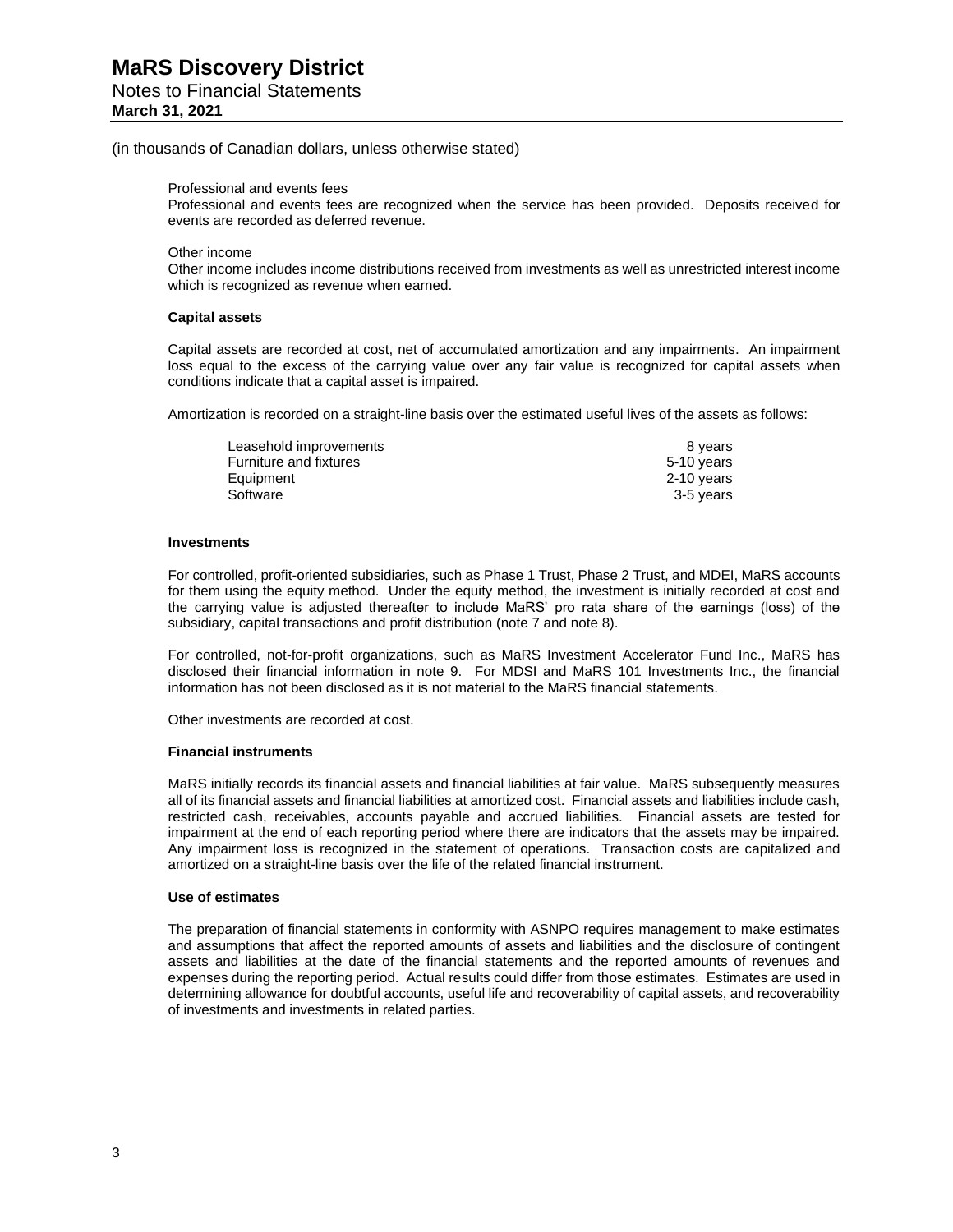Notes to Financial Statements

**March 31, 2021**

(in thousands of Canadian dollars, unless otherwise stated)

#### **3. Cash and investments**

Cash and investments classified as long-term represent cash and short-term investments that are equal to the total of long-term restricted contributions (note 13) and the portion of internally restricted net assets associated with future capital and other special projects (note 14).

| <b>Cash and investments</b> | 2021              | 2020              |
|-----------------------------|-------------------|-------------------|
| GIC.<br>Bank deposits       | \$10,000<br>5,000 | \$10,000<br>5,000 |
|                             | \$15,000          | \$15,000          |

#### **4. Other receivables and prepayments**

|                                                     | 2021    | 2020    |
|-----------------------------------------------------|---------|---------|
| Receivables, net of allowance for doubtful accounts |         |         |
| of \$ nil (2020 - \$164)                            | \$2,233 | \$3,257 |
| Prepaid expenses                                    | 661     | 400     |
|                                                     | \$2,894 | \$3,657 |

#### **5. Related party transactions and balances**

During the course of the year, MaRS entered into certain transactions with related parties. These transactions are in the normal course of operations and are measured at the exchange value, which is the amount of consideration established and agreed to by the related parties.

The organization provided services to Phase 1 Trust in the amount of \$23 (2020 – \$96) for information technology support, accounting, human resources and project management. MaRS has agreements with Phase 1 Trust for the lease of collaboration (event) rooms and office space. The organization paid rent to Phase 1 Trust in the amount of  $$1,752$  (2020 –  $$2,424$ ) during the year.

The organization provided services to Phase 2 Trust in the amount of \$90 (2020 - \$387), and to MDEI in the amount of \$471 (2020 - \$0), each in respect of support for information technology, accounting, and human resources.

MDEI provides facility and event management services to the organization. During the year ended March 31, 2021, MDEI charged \$447 (2020 - \$119) for those services to the organization.

The organization provided services to IAF in the amount of \$354 (2020 - \$188). The services provided included information technology support, accounting, human resources and marketing.

MaRS also provided management services to Catalyst G.P.L.P. in the amount of \$46 (2020 – \$42).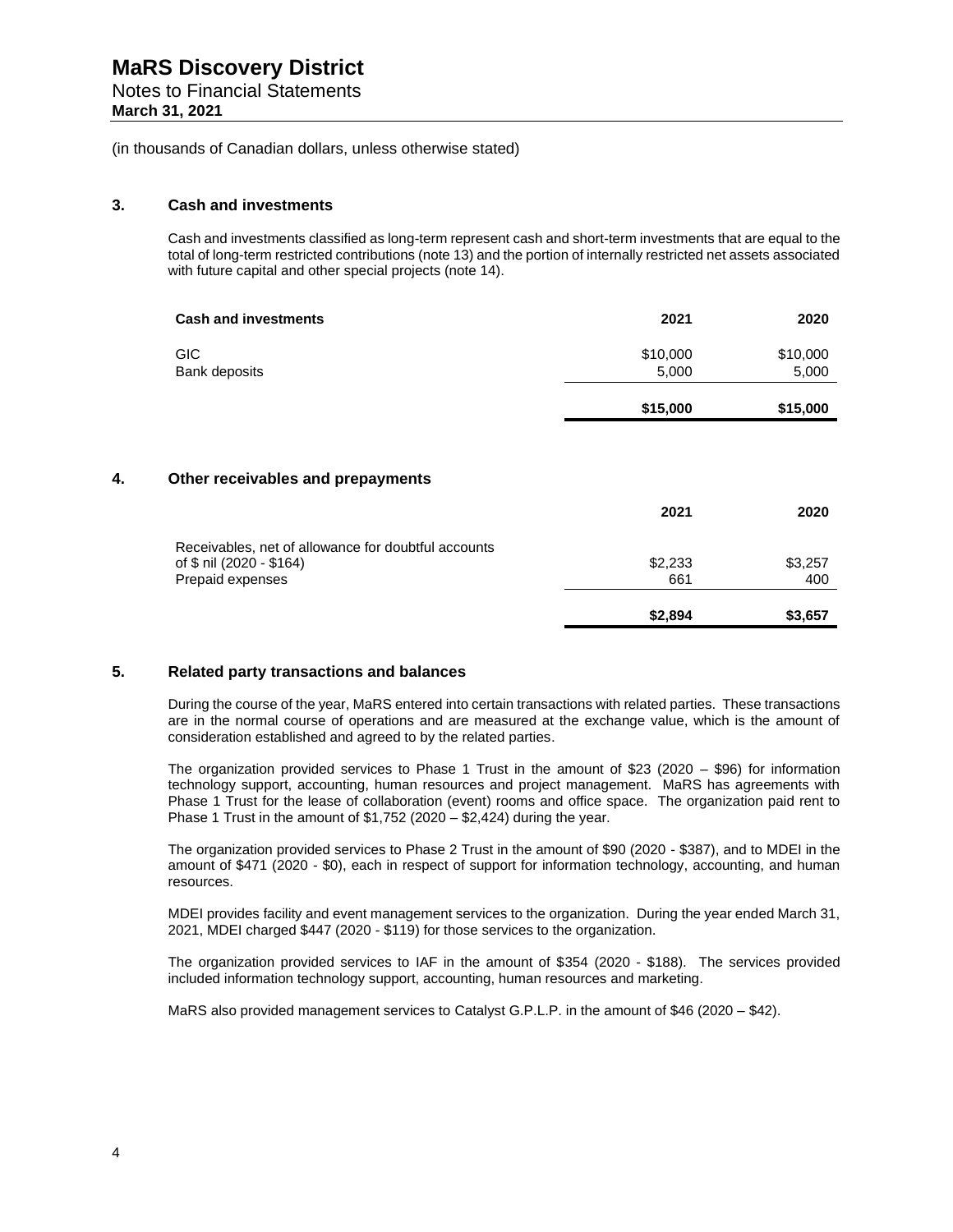## Notes to Financial Statements

**March 31, 2021**

#### (in thousands of Canadian dollars, unless otherwise stated)

The following amounts were due from (to) related parties at the end of the year.

|                                          | 2021  | 2020  |
|------------------------------------------|-------|-------|
| Current (non-interest bearing)           |       |       |
| Due from Phase 2 Trust                   | 131   | 194   |
| Due from IAF                             | 139   | 11    |
| Due from MaRS 101 Ventures Inc.          | 8     | 17    |
| Due from the Catalyst Fund               | 898   | 568   |
| Due from MaRS Discovery Services Inc.    |       | 8     |
| Due from MaRS Development Trust          | 2     | 5     |
| Receivable from related parties          | 1,178 | 803   |
| Due (to) Phase 1 Trust                   | \$585 | \$308 |
| Due (to) MaRS Discovery Enterprises Inc. | 203   | 119   |
| Payable to related parties               | 788   | 427   |
| Total due from related parties           | \$390 | \$376 |

#### **6. Investments**

### Triphase Accelerator Limited Partnership

MaRS holds a 4% interest (carried at cost of \$500) in Triphase Accelerator Limited Partnership (Triphase). Triphase is a biopharmaceutical company focused on accelerating oncology products from the preinvestigational new drug state to proof of concept in less time and with less capital than traditional pharmaceutical and biotechnology approaches. MaRS is entitled to receive distributions at an annual rate of 8% when declared by the General Partner of Triphase. No distribution was paid to MaRS during the year (2020 – nil).

#### The Catalyst Fund L.P. (Fund)

On December 19, 2018 MaRS subscribed for 780 Series C Units, a 13.49% interest, in the Fund for an aggregate subscription price of \$780. As of March 31, 2021 MaRS has contributed \$625 (2020 - \$594) towards its investment in the Fund.

#### **7. Investment in related parties**

#### MaRS Phase 1 Trust and Phase 2 Trust (Trusts)

The organization accounts for its interests in both real estate Trusts using the equity method. The Trusts have December fiscal year ends. MaRS records the income (loss) from each trust with a three-month lag and provides disclosure of key financial information for the period from the Trusts' year end to March 31.

A continuity of the investment in the Trusts is as follows: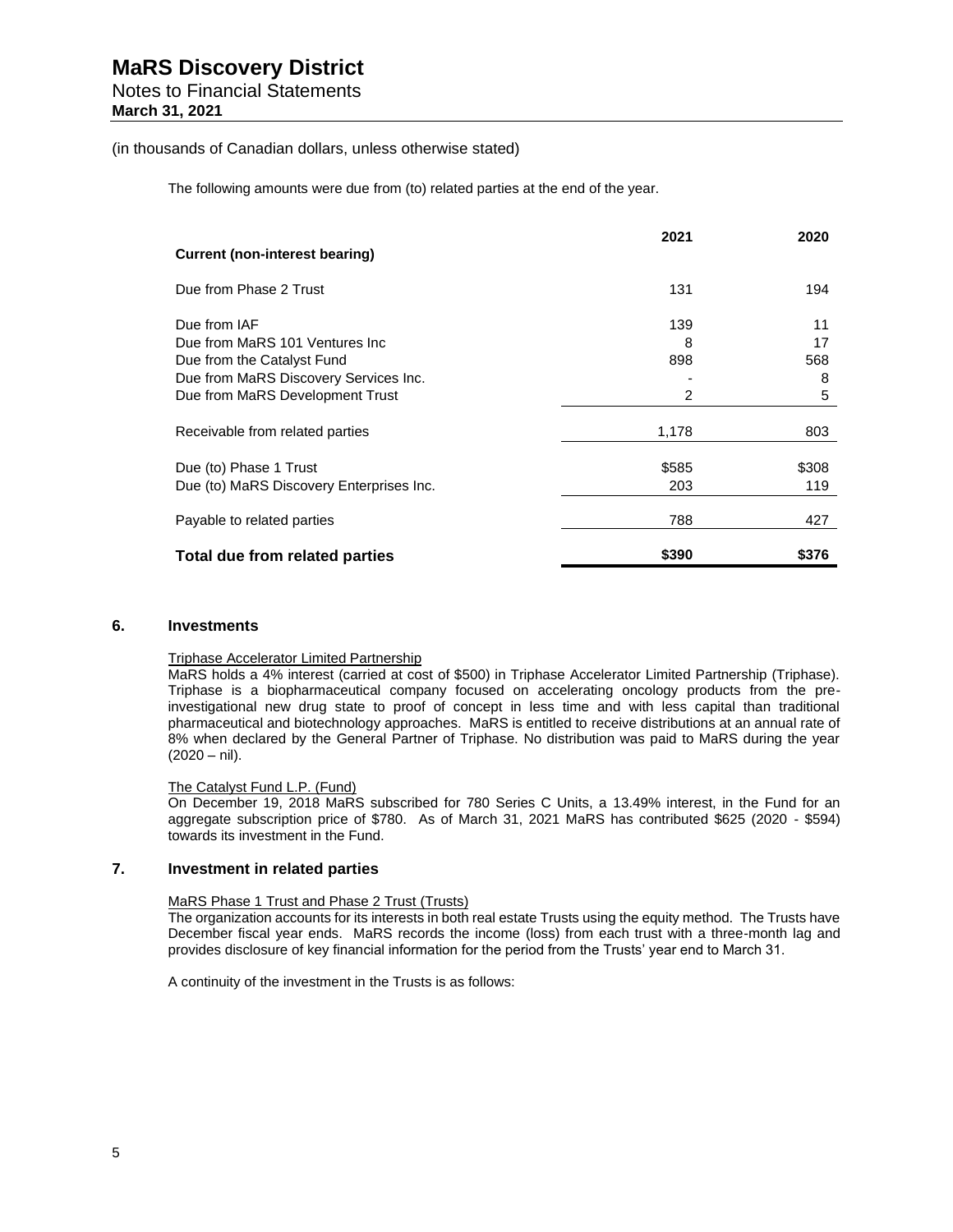#### Notes to Financial Statements **March 31, 2021**

(in thousands of Canadian dollars, unless otherwise stated)

|                         | Phase 1  | Phase 2  | Total    |
|-------------------------|----------|----------|----------|
| Balance March 31, 2019  | \$2,756  | \$34,649 | \$37,405 |
| Net income              | 4,827    | (1,875)  | 2,952    |
| Net assets transferred  | 159      |          | 159      |
| <b>Distributions</b>    | (4, 354) |          | (4, 354) |
| Balance March 31, 2020  | 3,388    | 32,774   | 36,162   |
| Net income              | 3,374    | (2, 453) | 921      |
| <b>Distributions</b>    | (2,324)  |          | (2,324)  |
| Balance, March 31, 2021 | \$4,438  | \$30,321 | \$34,759 |

On January 1, 2020, MaRS transferred the Collaboration Centre business along with the related assets and liabilities to the Phase 1 Trust. The value of the equipment transferred, net of accumulated amortization was \$159.

The assets, liabilities, unitholder's equity, revenues, expenses, net income and cash flows (at 100%) for Phase 1 and Phase 2 Trusts as at and for the fiscal years ending December 31 are as follows:

|                                     | Dec 31, 2020 | Dec 31, 2019 |
|-------------------------------------|--------------|--------------|
| Assets                              | \$444.051    | \$458,150    |
| Liabilities                         | \$360,962    | \$369,993    |
| Unitholder's equity                 | \$83,089     | \$88,157     |
| Revenue                             | \$59,680     | \$63,568     |
| Expenses                            | \$62,608     | \$63,388     |
| Net income (loss)                   | (\$2,928)    | \$180        |
| Cash flow from operating activities | \$8,968      | \$8,004      |
| Cash flow from financing activities | (\$6,636)    | (\$9,918)    |
| Cash flow from investing activities | (\$2,883)    | (\$487)      |

The assets, liabilities, unitholder's equity, revenues, expenses, net income and cash flows (at 100%) for Phase 1 and Phase 2 Trusts as at and for the quarters ending March 31 are as follows:

|                                     | Mar 31, 2021 | Mar 31, 2020 |
|-------------------------------------|--------------|--------------|
| Assets                              | \$442,075    | \$456,185    |
| Liabilities                         | \$360,118    | \$368,749    |
| Unitholder's equity                 | \$81,956     | \$87,436     |
| Revenue                             | \$14,834     | \$15,936     |
| Expenses                            | \$15,286     | \$15,994     |
| Net income                          | (\$452)      | (\$58)       |
| Cash flow from operating activities | \$3,271      | \$2,884      |
| Cash flow from financing activities | (\$1,992)    | (\$2,113)    |
| Cash flow from investing activities | (\$373)      | (\$1,984)    |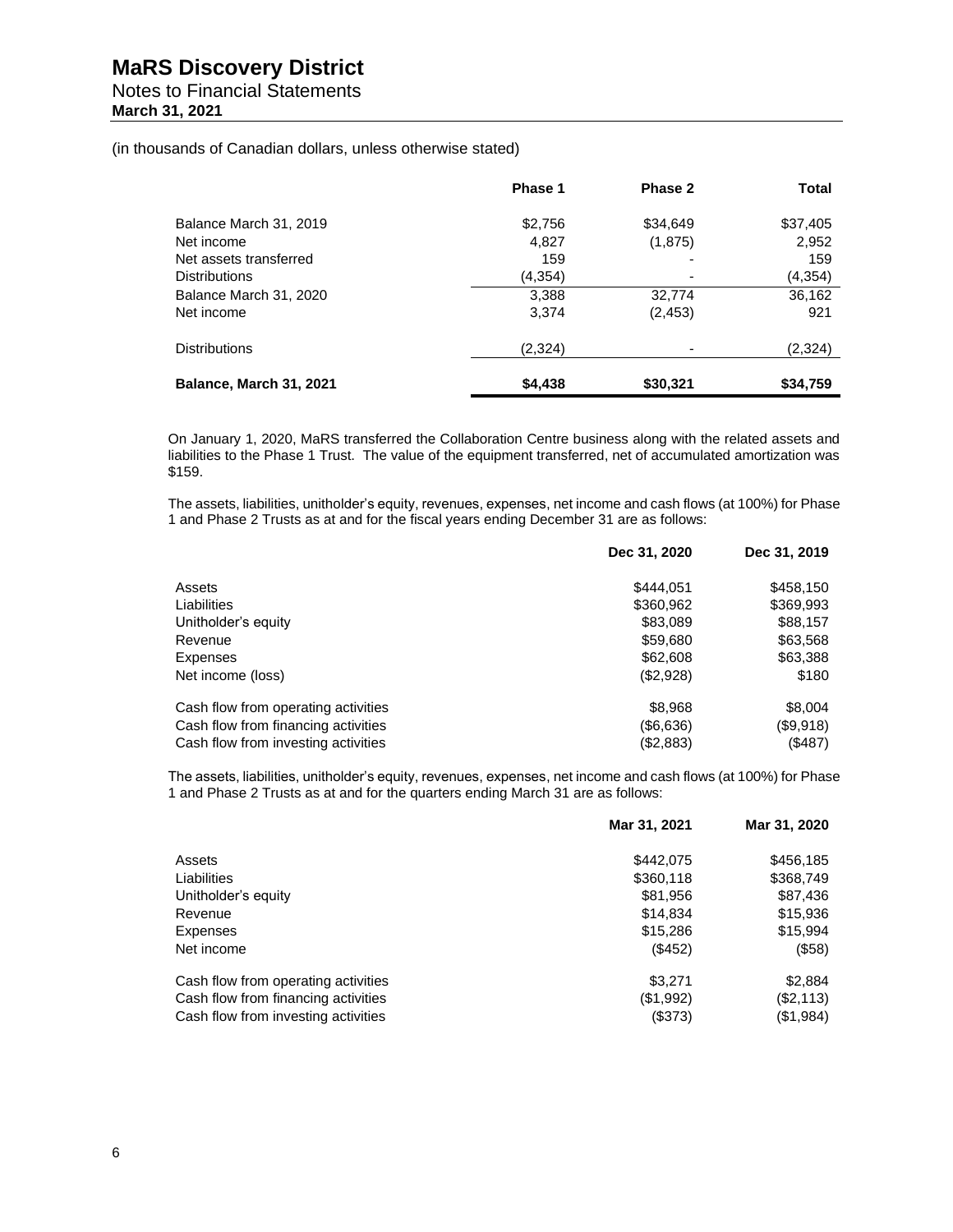Notes to Financial Statements **March 31, 2021**

(in thousands of Canadian dollars, unless otherwise stated)

#### **8. MaRS Discovery Enterprises Inc.**

MDEI is an Ontario for-profit company with a December fiscal year end. MDEI is an innovation hubs management services company that provides property management, project development and related services to Phase 1 Trust, Phase 2 Trust, and MaRS.

The assets, liabilities, shareholder's equity, revenues, expenses, net income and cash flows for the year ended December 31 and quarter ended March 31 for MDEI are as follows:

|                                     | Dec 31, 2020 | Dec 31, 2019 |
|-------------------------------------|--------------|--------------|
| Assets                              | \$416        | \$22         |
| Liabilities                         | \$417        |              |
| Shareholder's equity                | ( \$1)       | \$22         |
| Revenue                             | \$4,470      |              |
| Expenses                            | \$4,493      | \$321        |
| Net loss                            | (\$23)       | (\$321)      |
| Cash flow from operating activities | \$242        |              |
| Cash flow from financing activities |              |              |
| Cash flow from investing activities |              |              |
|                                     | Mar 31, 2021 | Mar 31, 2020 |
| Assets                              | \$500        | \$324        |
| Liabilities                         | \$554        | \$246        |
| Net assets                          | \$(54)       | \$78         |
| Revenue                             | \$1,206      | \$1,141      |
| Expenses                            | \$1,259      | \$1,084      |
| Net Income                          | (\$53)       | \$57         |
| Cash flow from operating activities | \$117        | \$31         |
| Cash flow from financing activities |              |              |
| Cash flow from investing activities |              |              |

#### **9. MaRS Investment Accelerator Fund Inc.**

MaRS Investment Accelerator Fund Inc. (IAF) is a Province of Ontario funded seed fund that assists emerging Ontario technology companies to bring their products and services to market. IAF administers the investment of up to \$750 in early stage, privately-held companies, with no significant revenue or institutional investment, that have the potential to be global leaders in their field and provide sustainable economic benefits to Ontario. IAF also provides a comprehensive platform of resources, people, connections and funding that entrepreneurs and innovators can access to launch their new ventures.

IAF makes investments in the form of equity instruments and convertible secured debentures that have maturity dates of 12 to 36 months from date of issuance. In the event of significant financing, acquisition or, at IAF's option, the convertible debenture may convert into equity instruments. The conversion terms may include a share price discount.

The terms of funding permit the Province of Ontario, at its sole discretion, to request the return or transfer of any funds or investments held by IAF.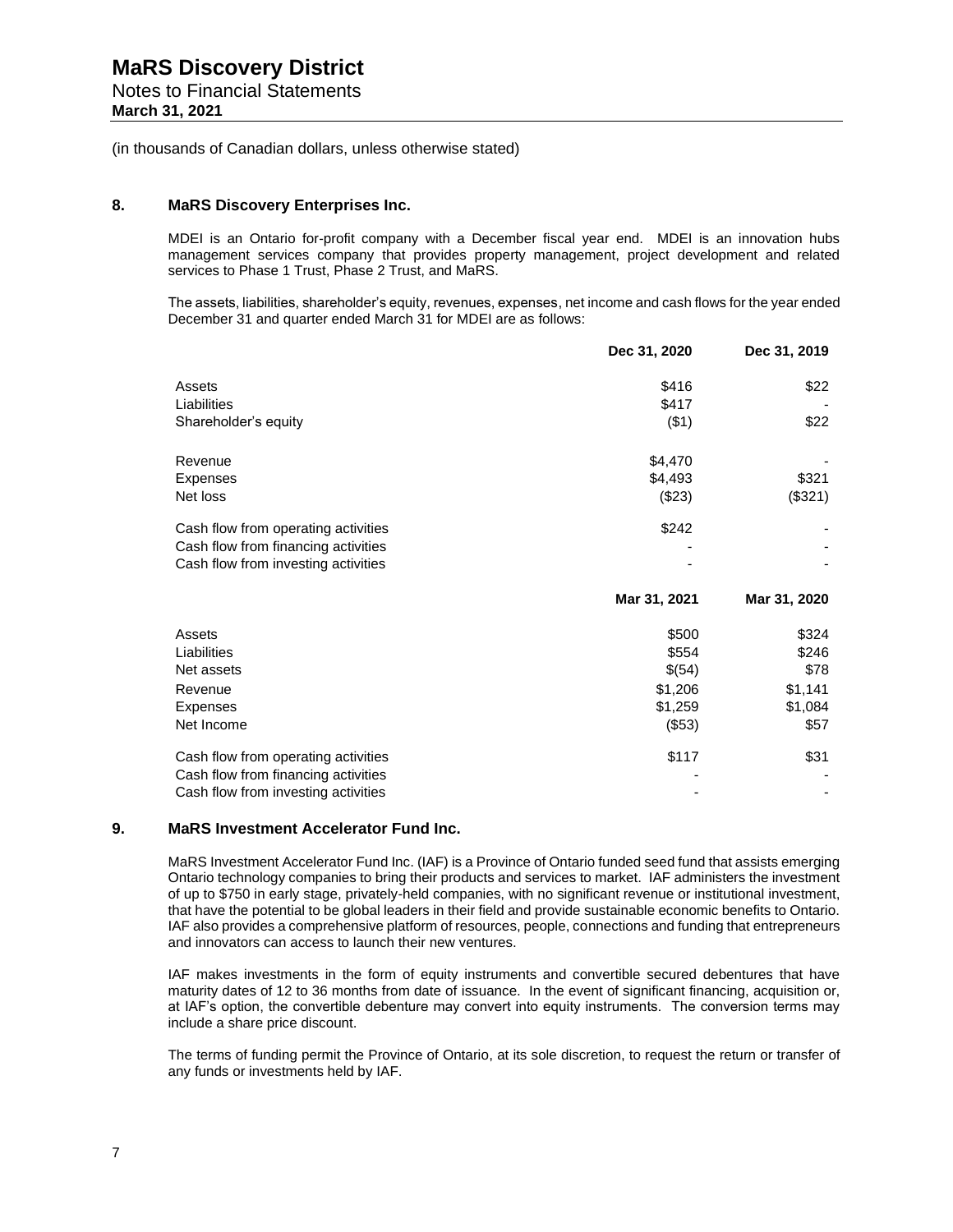# Notes to Financial Statements

**March 31, 2021**

#### (in thousands of Canadian dollars, unless otherwise stated)

The assets and liabilities as at March 31 and the revenues, expenses, net operating income, net investing income accruing to others, and cash flows for the years ended March 31 for MaRS IAF are as follows:

|                                                                            | 2021      | 2020      |
|----------------------------------------------------------------------------|-----------|-----------|
| Assets                                                                     | \$95,606  | \$82,788  |
| Liabilities                                                                | \$95,606  | \$82,788  |
| Operating revenue                                                          | \$2,637   | \$2,404   |
| Operating expenses                                                         | \$2,637   | \$2,404   |
| Net operating income                                                       |           |           |
| Net investing income accruing to others                                    | 15,302    | 1,860     |
| Cash flow from operating activities                                        | (\$2,178) | (\$2,649) |
| Cash flow from financing activities<br>Cash flow from investing activities | \$14,359  | (\$3,328) |

### **10. Capital assets**

|                        | 2021    |                                           |            |
|------------------------|---------|-------------------------------------------|------------|
|                        | Cost    | <b>Accumulated</b><br><b>Amortization</b> | <b>Net</b> |
| Furniture and fixtures | \$1,837 | \$1,811                                   | \$26       |
| Software               | 1,175   | 1,161                                     | 14         |
| Leasehold improvements | 153     | 86                                        | 67         |
|                        | \$3,165 | \$3,058                                   | \$107      |

|                        | 2020    |                                           |            |
|------------------------|---------|-------------------------------------------|------------|
|                        | Cost    | <b>Accumulated</b><br><b>Amortization</b> | <b>Net</b> |
| Furniture and fixtures | \$1,837 | \$1,787                                   | \$50       |
| Software               | 1,200   | 1,138                                     | 62         |
| Leasehold improvements | 153     | 67                                        | 86         |
|                        | \$3,190 | \$2,992                                   | \$198      |

#### **11. Line of credit**

MaRS has a credit facility that includes a \$5,000 revolving demand facility and a \$2,000 revolving lease line of credit. No amounts were drawn on either at March 31, 2021 or 2020. The credit facility is secured by a general security agreement and a guarantee by Phase 1 Trust, supported by a second mortgage in the amount of \$10,000 on the Phase 1 land and building.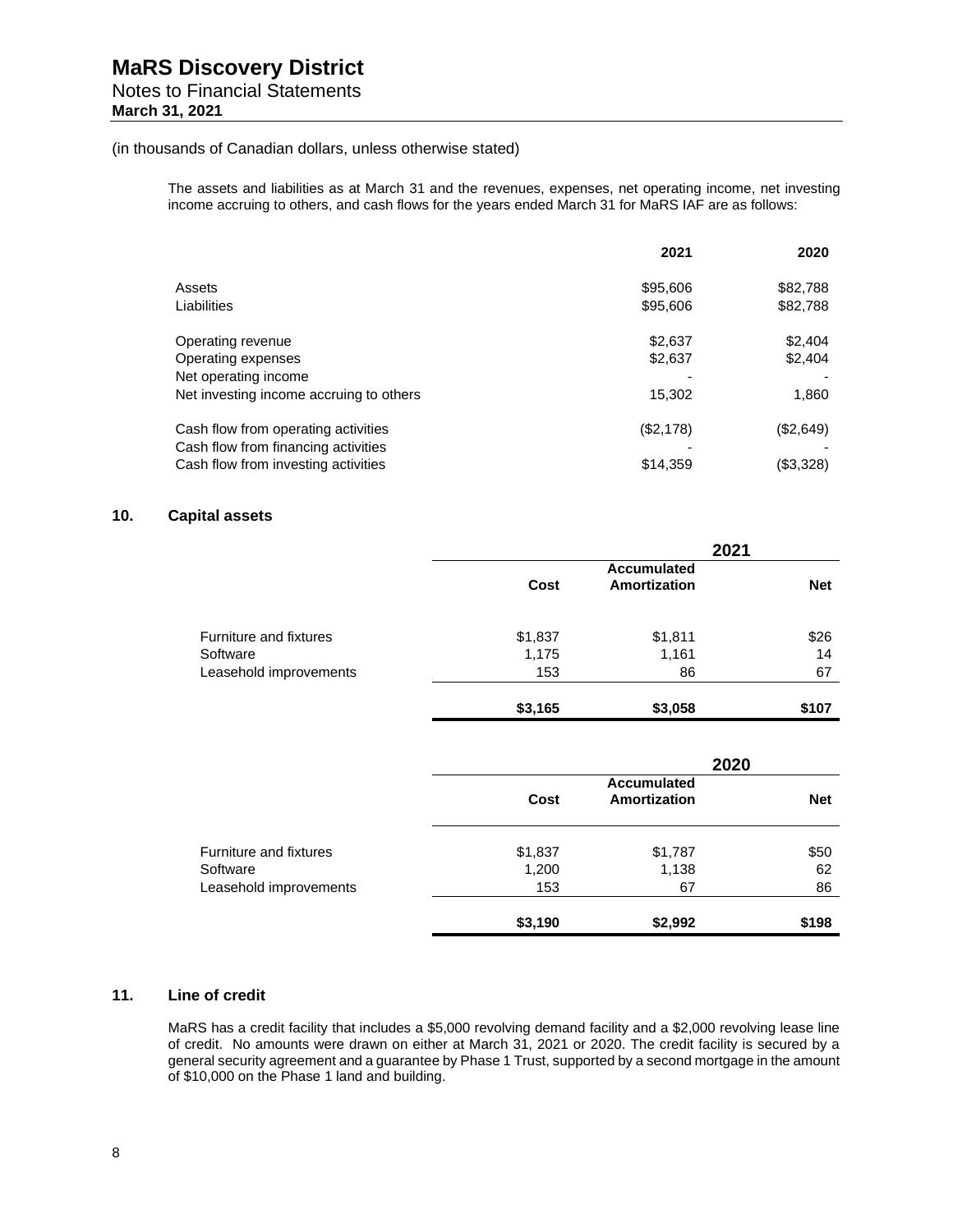Notes to Financial Statements **March 31, 2021**

(in thousands of Canadian dollars, unless otherwise stated)

#### **12. Restricted contributions**

Restricted contributions are funds received in support of specified programs, projects or activities agreed upon by MaRS and various funders. MaRS receives restricted grants from the Province of Ontario and the Government of Canada, and restricted donations and other grants from philanthropic donors and other funders. MaRS also administers partner payment programs on behalf of the Province of Ontario and the Government of Canada. These programs provide flow-through funding to the recipients.

|                                  | <b>Province of</b><br>Ontario | Government<br>of Canada | <b>Other</b><br>funders | <b>Partner</b><br>payments | Total    |
|----------------------------------|-------------------------------|-------------------------|-------------------------|----------------------------|----------|
| <b>Balance</b>                   |                               |                         |                         |                            |          |
| March 31, 2019<br>Funds received | 3,268                         | 558                     | 3,367                   | 9,883                      | 17,076   |
| during the year                  | 9.243                         | 6,385                   | 3,672                   | 2,523                      | 21,823   |
| Recognized as<br>revenue         | (11,543)                      | (6,051)                 | (4, 717)                | (9,214)                    | (31,525) |
| <b>Balance</b>                   |                               |                         |                         |                            |          |
| March 31, 2020<br>Funds received | 968                           | 892                     | 2,322                   | 3,192                      | 7,374    |
| during the year                  | 9,525                         | 8,906                   | 3,588                   | 5,297                      | 27,316   |
| Recognized as<br>revenue         | (9,441)                       | (8,954)                 | (3,044)                 | (7,805)                    | (29,244) |
| Balance,                         |                               |                         |                         |                            |          |
| March 31, 2021                   | \$1,052                       | \$844                   | \$2,866                 | \$684                      | \$5.446  |

The Province of Ontario, through the Ministry of Economic Development, Job Creation and Trade, provides an annual operating grant to MaRS to develop and deliver programs as part of the Ontario Network of Excellence, a province-wide innovation system that supports the needs of entrepreneurs and emerging technology-based companies. These programs include advisory services, educational programs and the development of stronger talent, customer and capital networks for young Ontario companies. MaRS also develops and supports multi-stakeholder innovation initiatives. The Core Funding Agreement with the Province of Ontario has been in place since April 1, 2010 and has provided a total of \$52,000 over the elevenyear period ended March 31, 2021. MaRS has received a funding agreement extension to March 31, 2022 for \$2,500.

The Province of Ontario funded programs also include the Business Acceleration Program and Ontario Scale-Up Vouchers Program.

The Government of Canada, through the Federal Economic Development Agency for Southern Ontario, provides funding to MaRS that supports the Regional Economic Growth Through Innovation Program. The program aims to advance innovation in strategic sectors of the economy, strengthen SMEs innovation capacity, and foster increased collaboration to support the development of early stage business growth. The funding agreement with the Government of Canada has been in place since March 20, 2019 and will contribute a maximum of \$17,503 for costs incurred by the organization over a five-year period ended December 31, 2023.

The programs supported by other funders include the MaRS Centre for Impact Investing and the MaRS Solutions Lab (note 13).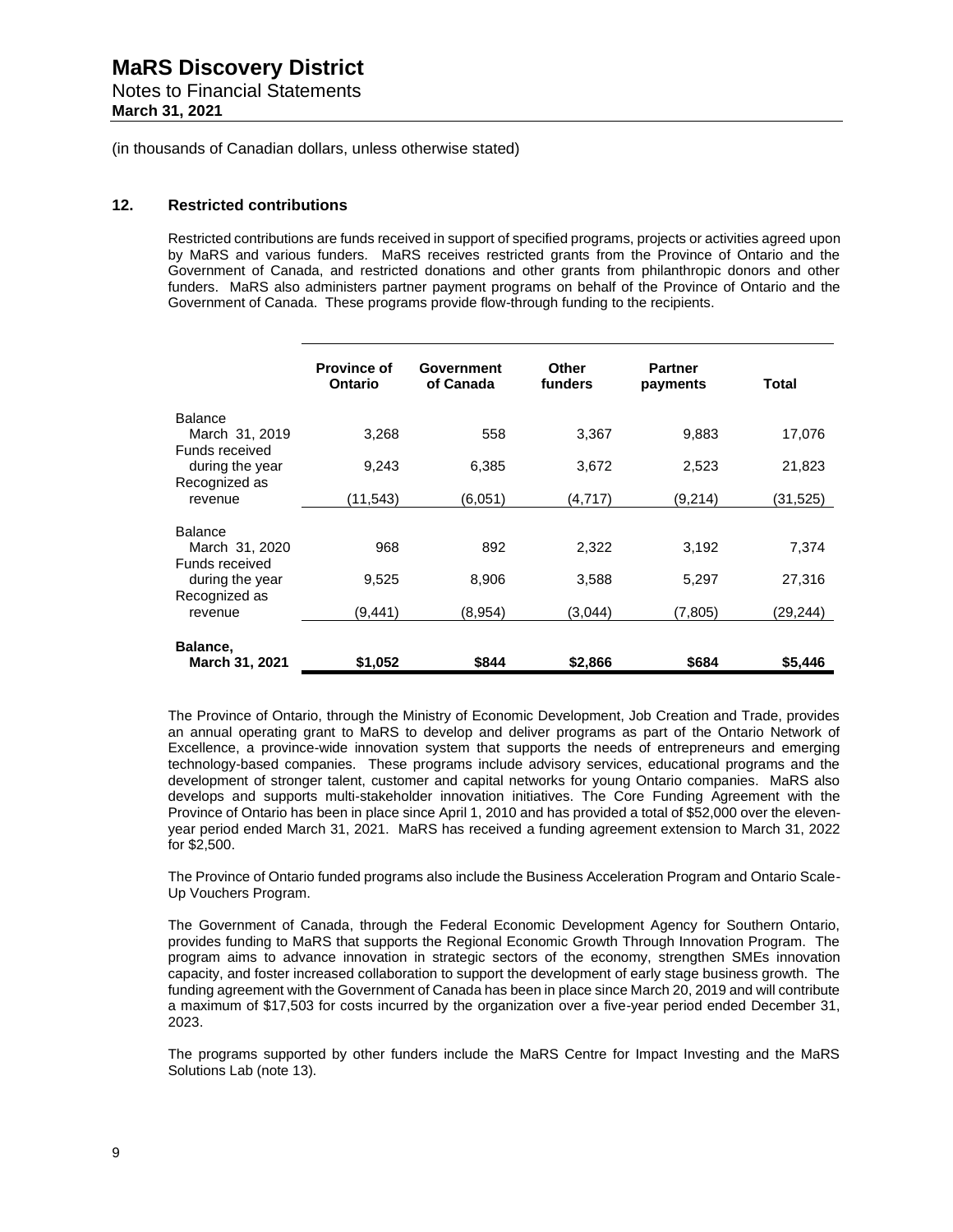(in thousands of Canadian dollars, unless otherwise stated)

The partner payment programs include the Ontario Regional Innovations Centres (managed by the Business Acceleration Programs), and Ontario Voucher and Growth Coach funding (managed by Ontario Scale-Up Vouchers Program).

#### **13. Long-term restricted contributions**

The organization has received long-term restricted contributions to support the MaRS Solutions Lab, a program dedicated to using new approaches to solve elusive societal problems. The agreement with the funders provides that both the contribution and the income derived from the contribution's investment are to be used to support the program over time. During the year the long-term restricted contributions had investment income of \$71 (2020 – investment income of \$181).

#### **14. Internally restricted net assets**

Internally restricted net assets represent investment in related parties, capital assets internally funded and amounts set aside for future capital and other special projects.

In fiscal 2021, \$1,494 of internally restricted funds were transferred to unrestricted net assets (2020 - \$2,161 transferred to internally restricted).

#### **15. Contingencies**

As part of the financing arrangement for the West Tower, MaRS has provided the Province of Ontario a pledge of its ownership of the units of Phase 2 Trust and an undertaking to deliver a charge on its beneficial interest in the MaRS Development Tower.

#### **16. Changes in working capital balances**

|                                          | 2021    | 2020         |
|------------------------------------------|---------|--------------|
| Receivables and prepayments              | \$763   | (\$731)      |
| Government receivables                   | (1,560) | 786          |
| Due from/to related parties              | 1.710   | 3,574        |
| Accounts payable and accrued liabilities | (499)   | (1, 198)     |
| Deferred revenue                         | 649     | (963)        |
| Restricted contributions                 | (1,857) | (9,536)      |
|                                          | (\$794) | $($ \$8,068) |

#### **17. Risk management**

The organization's activities expose it to a range of financial risks.

Credit risk

Credit risk is the risk that a counterparty may default on its contractual obligations resulting in a financial loss. The organization minimizes its risk on cash and restricted cash by depositing the funds with a major Canadian commercial bank. The organization is exposed to credit risk in connection with accounts receivable from fee paying clients. This is minimized through continuous evaluation and monitoring of outstanding receivables and recording of an allowance for uncollectible accounts. Allowances for doubtful accounts are estimated based on past experience, specific risks associated with the client and other relevant information. The organization's exposure to credit risk in connection with government receivables is not considered material.

#### Liquidity risk

Liquidity risk is the risk the organization will not be able to meet its financial obligations as they come due. The organization derives a significant portion of its revenue from the Province of Ontario and Government of